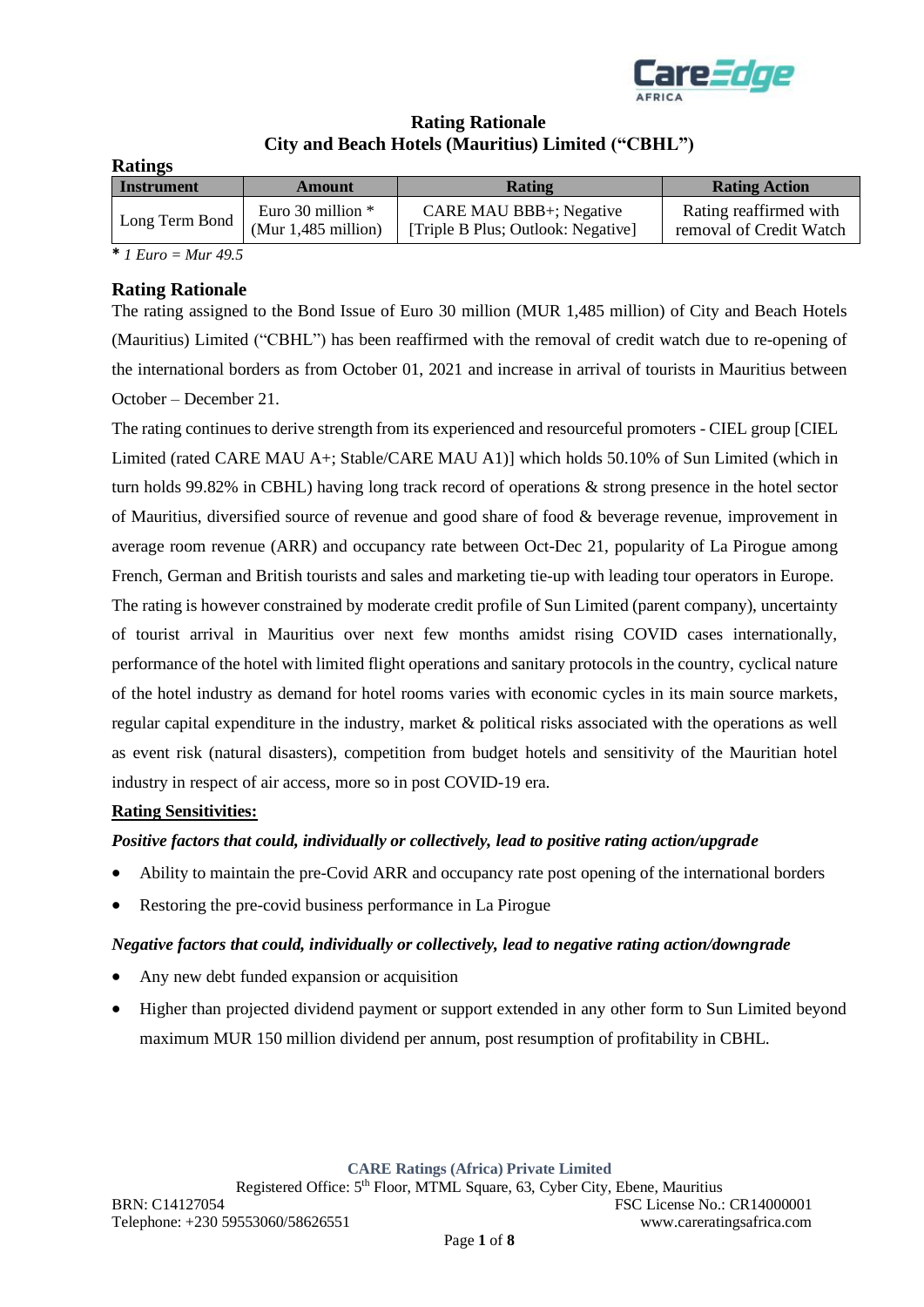

# **BACKGROUND**

City and Beach Hotels (Mauritius) Limited ('CBHL') was incorporated in June 1971 to develop the hotel property of La Pirogue Resort and Spa (La Pirogue) in Flic en Flac on the west coast of Mauritius.

Sun Limited (hereinafter referred to as "SUN") was incorporated as a limited company on 10 February 1983 under the name Sun Resorts Limited and subsequently changed its name on 24 September 2015. The duration of the Company is unlimited. In year 1983, CBHL along with the hotel property of La Pirogue was taken over by Sun Limited.

SUN falls under the CIEL Limited (rated CARE MAU A+ Stable/CARE MAU A1) which owns 50.10% of SUN (holding 99.82% stake in CBHL) and is a public limited company listed on the Stock Exchange of Mauritius.

As of December 2021, La Pirogue has 248 rooms and 5 restaurants. Since inception, La Pirogue has positioned itself as a mid-market (4-star deluxe category) resort player in the tourism sector of Mauritius. La Pirogue is popular among the European tourists, given its iconic image. The resort has also won several awards from TripAdvisor, booking.com and guest review award for its quality of service.

CBHL is professionally managed by Sun Resorts Hotel Management Ltd, the hotel operator company of Sun Limited. It is led by a team of experienced professionals who have successfully manoeuvred through the entire hospitality cycle for over 40 years. CBHL is currently governed by a Board of 2 executive directors.

# **CREDIT RISK ASSESSMENT**

### **Experienced and resourceful promoters with long track record of operations of Sun Limited**

CBHL is a subsidiary of SUN, which in turn is a 50.10% subsidiary of CIEL Limited. The promoters of CIEL Limited, Dalais family, have been engaged in the hotel industry of Mauritius since 1972. CIEL is one of the largest industrial and investment groups based in Mauritius with operations in African and Asian countries. Apart from Mauritius, CIEL group clusters are present in Tanzania and Kenya through the agricultural industry, Uganda and Nigeria through the healthcare sector, Kenya, Seychelles, Madagascar & Botswana through the finance industry and Madagascar, India and Bangladesh through the textile industry. CIEL Limited is rated CARE MAU A+; Stable/CARE MAU A1, and five of CIEL group companies are also rated, namely Bank One [bank; CARE MAU A+ (Is); Negative], C-Care (Mauritius) Ltd (hospital; CARE MAU A+; Stable/A1+), Alteo Limited (sugar; CARE MAU A; Positive), CIEL Finance Limited [finance; CARE MAU A+; Stable] and Aquarelle India Pvt. Ltd (textile; CARE BBB; Positive).

**Strong presence of the group in the hotel sector of Mauritius; albeit moderate credit profile of Sun Ltd** CIEL Limited's, hotel cluster primarily consists of SUN (50.10% subsidiary) and 50% of the shareholding of Anahita Residence & Villas Ltd.

**CARE Ratings (Africa) Private Limited** SUN, through its various subsidiaries and associates, currently owns and operates four resorts in Mauritius [\(La Pirogue Resort & Spa,](http://www.lapirogue.com/en/) [Sugar Beach Golf & Spa Resort,](http://www.sugarbeachresort.com/en) [Long Beach Golf Resort & Spa](http://www.longbeachmauritius.com/en/) and [Ambre](http://www.ambremauritius.com/en/)  [Resort & Spa\)](http://www.ambremauritius.com/en/), all operating in the 4-5\* segment, with [La Pirogue Resort & Spa](http://www.lapirogue.com/en/) being the oldest and one of

Registered Office: 5th Floor, MTML Square, 63, Cyber City, Ebene, Mauritius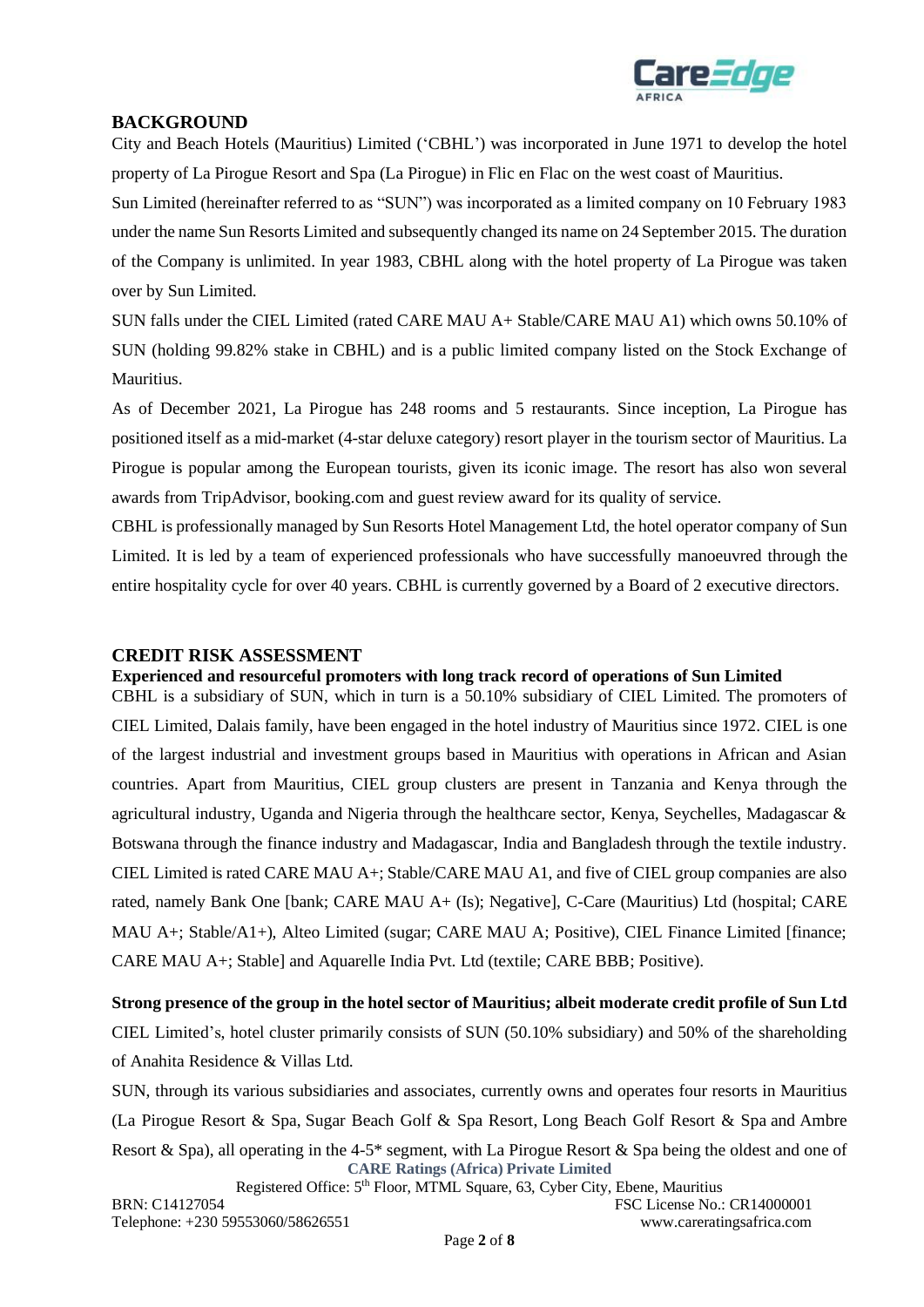

the best performing hotel of the Group. It also owns Four Seasons Resorts Mauritius, through its wholly owned subsidiary Anahita Hotel Ltd and Shangri-La's Le Touessrok Resort & Spa through its 74% stake in SRL Touessrok Limited (balance 26% stake held by Shangri-La group). In November 2020, Sun Limited had a bond repayment of Euro 54 million (MUR 2,500 million). The totality of the bond due was repaid by refinancing Euro 30 million on Wolmar Sun Hotel Limited and the remaining loans was repaid using own funds and bridging loans to be repaid upon MIC disbursement. The financials of Sun Limited is as under:

| For the year ended 30 <sup>th</sup> June | 2019   | 2020     | 2021                     | <b>Q1FY21</b> |
|------------------------------------------|--------|----------|--------------------------|---------------|
| (Mur Million)                            |        |          |                          |               |
| Turnover                                 | 6,730  | 5,058    | 1,195                    | 280           |
| <b>EBIDTA</b>                            | 1.260  | 1,029    | (612)                    | (266)         |
| Interest                                 | 455    | 1,092    | 883                      | 120           |
| <b>PBT</b>                               | $237*$ | $(788)*$ | (2,056)                  | (531)         |
| PAT                                      | $40*$  | $(857)*$ | (2,077)                  | (456)         |
| <b>GCA</b>                               | 746    | (80)     | (1,515)                  | (315)         |
| Dividend Paid                            | 130    |          |                          |               |
| Total Debt:                              | 8,453  | 9,410    | 8,796                    |               |
| Tangible Net worth                       | 6,910  | 3,204    | 2,659                    |               |
| Gearing                                  | 1.22   | 2.94     | 3.31                     |               |
| <b>Total Debt/EBIDTA</b>                 | 6.71   | 9.14     | $\overline{\phantom{a}}$ |               |

*\* Normalized for FY20 vis-à-vis Reported. Reported PAT due to IFRS 9 impact was Mur (1,803) million; Normalized for FY19 vis-à-vis Reported. Reported PAT due to IFRS 9 impact was Mur (1,886) million* 

FY21, witnessed a full closure of Mauritian borders with the hotel industry facing its most severe test so far. Since 20 March 2020, the Group's normalized operations across its Mauritian resorts and business units remained suspended and few of the resorts operated for quarantine and local business. With only marginal business from quarantine and the local market, 12 months revenues stood at only MUR 1,195 million versus MUR 5 billion in FY20. Consequently, SUN posted a loss of MUR 2,077 million in to 2021. Total Debt as at June 30, 2021 was Mur 8,796 million (MUR 9,410 million as at June 30, 2020).

With the partial opening of the borders as from 15 July 2021, 2 resorts were opened for fully vaccinated guests. The other resorts remained either closed or operated as quarantine centers. In Q1FY22, Revenues generated from incoming travelers, and quarantine business amounted to MUR 280 million. EBITDA loss was MUR 266 million. Due to lower finance costs, the post-tax loss was MUR 456 million. Net debt was MUR 7,186 million.

Sun has sought the support of the Mauritius Investment Corporation Ltd ("MIC"), to mitigate the negative financial impact of COVID-19. Two of the Sun's wholly owned subsidiaries, namely Anahita Hotel Limited (owning Four Seasons Resort Mauritius at Anahita) and Long Beach Resort Ltd (owning Long Beach Resort) signed a binding term sheet, pursuant to which MIC committed to subscribe to redeemable and convertible secured bonds, totalling Mur 3,100 million. The management has confirmed receiving MUR 2,550 million from MIC by issuing bonds.

In March 2021, Sun Ltd. has sold its wholly owned subsidiary, Kanuhura Resort & Spa (resort in the Maldives), for USD 41.5 million (MUR 1,660 million), which enabled it to reduce debt at consolidated level. As at November 30, 2021, Sun repaid MUR 1,203 million of its listed bonds.

**CARE Ratings (Africa) Private Limited**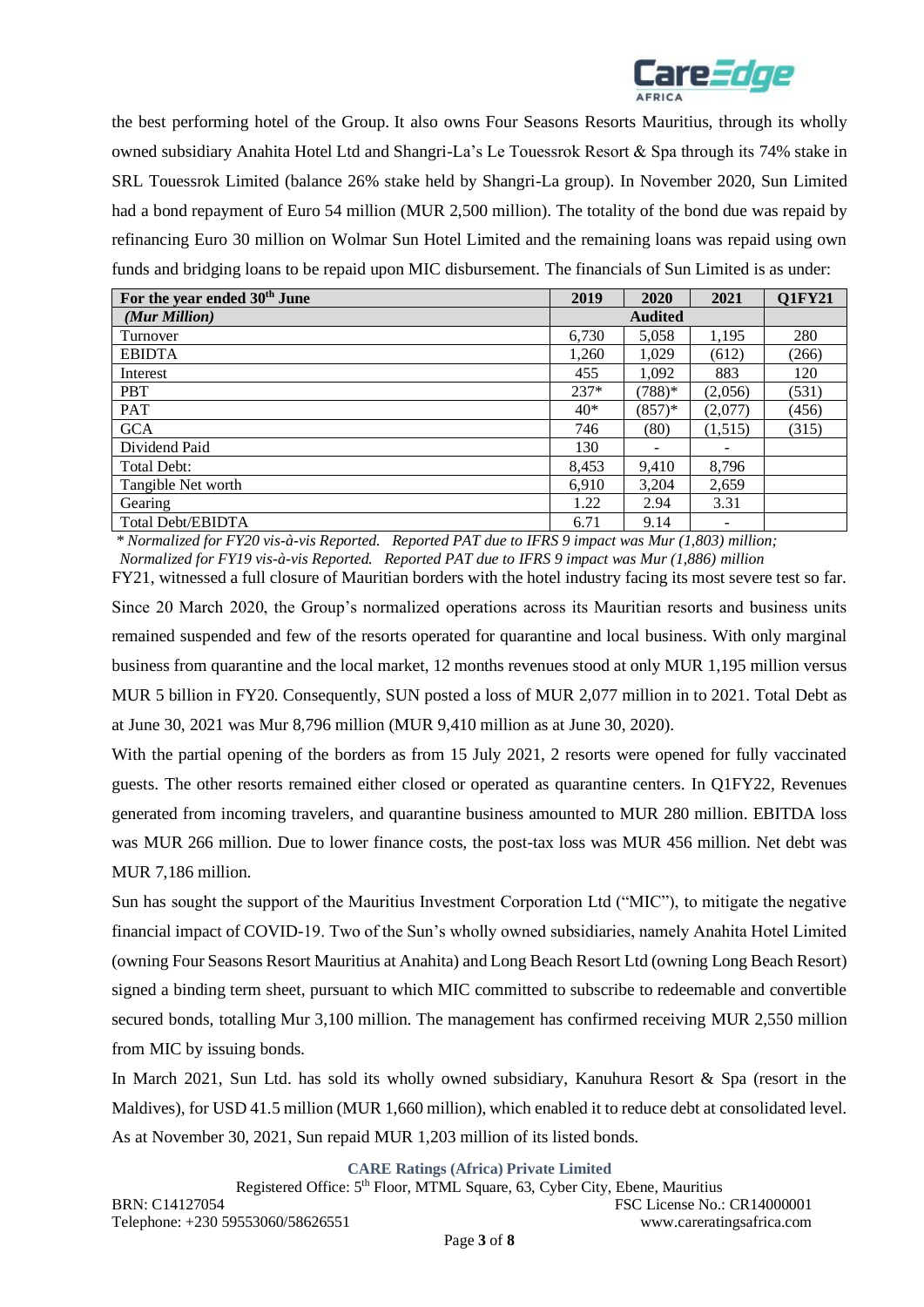

### **Utilization of the proceeds of the Bond issue**

In January 2020, CBHL successfully raised 10-Year Bond worth EUR 30 million (Mur 1,440 million). The proceeds of the bond were utilised for repayment of high-cost borrowings (6.25% for FY19 and 9.25% for FY18) of MUR 510 million from Sun Limited and the balance amount were extended to Sun Limited for repayment of debt and renovation of one of the group's hotels.

### **Excellent location**

La Pirogue is located along the sunset coast of the island, with Le Morne Mountain, a world heritage site, as backdrop. Bordered by turquoise waters and clear lagoon, makes it an awesome holiday site for families and friends, with a variety of leisure discoveries and pleasures. Situated on the West Coast, it is a 45-minute drive from the capital, Port Louis. It is located just 4 km from Casela Bird Park and from Tamarina Golf Club. Cascavelle Shopping Mall is 5 km away and SSR International Airport is 50 km away. The location is well connected to the entire city.

### **Impact of COVID -19 on CBHL**

Since March 20, 2020, Government of Mauritius has restricted the country's air and sea access and has imposed a national lockdown till June 1, 2020, to limit spreading of the novel Coronavirus. As a result, most hotels suspended their operations for an indeterminate period (until air and sea access restrictions are lifted) to cut down variable costs because air travel restrictions meant that there would be no tourist arrival and hence minimal revenue to the hotels until normal air access is restored.

From October 2021, the borders were reopened fully, thereby allowing only vaccinated tourists with a negative PCR test without quarantine on the Mauritian territory. The successful acceleration of the country's vaccination program has allowed Mauritius to progress with the full reopening and welcome visitors in a safe and secure environment.

CBHL's operations and the performance were directly impacted. The company's primary focus remained stringent liquidity management, reduction of fixed expenses and continuous evaluation of further saving measures. The senior management took voluntary pay cut to reduce losses.

During last 18 months, Sun Group including CBHL has worked on an effective plan to restructure its operations. To that effect, the workforce of CBHL has been reduced by over 25% with productivity initiatives and action planes being rolled out to become leaner and agile. Thus, the fixed costs base of CBHL has been greatly reduced. On the corporate side, the rebranding exercise being undertaken since last year ensures that all resorts re-invent themselves and be prepared to face the new normal and challenges in the future.

### **Average Room Revenue and high occupancy rate till March 2020**

In the segment of 4\*Hotels, La Pirogue's average room revenue (ARR) and occupancy rate has remained well above the industry average for the past 2-3 years. La Pirogue achieved an occupancy of 49% in Q2FY22 and expect it to increase in the forthcoming quarters.

**CARE Ratings (Africa) Private Limited**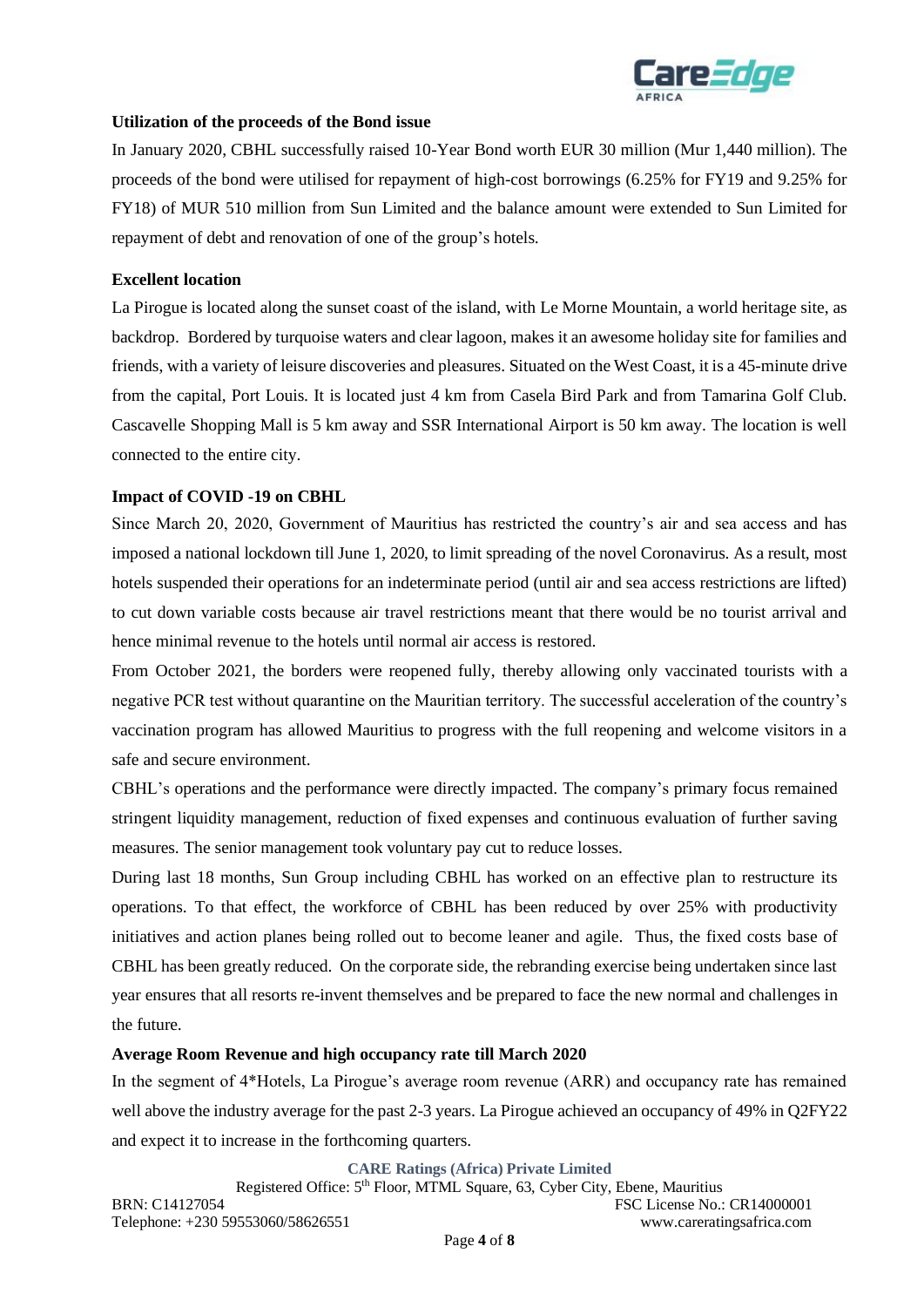

| La Pirogue (MUR Million)          | 2018  | 2019  | 2020  | 2021  |
|-----------------------------------|-------|-------|-------|-------|
| Average Room Revenue (ARR) in MUR | 7.334 | 7.784 | 8.329 | 2.576 |
| Occupancy $(\% )$                 | 82%   | 84%   | 62%   | 19%   |
| <b>RevPar (MUR)</b>               | 6.036 | 6.544 | 5.159 | 496   |

### **Diversified source of revenue from Food & Beverage (F&B)**

The revenue source of La pirogue is as under: *(MUR Million)* 

|       |       |       | (171 U.I. 171 WWW 10 ) |
|-------|-------|-------|------------------------|
| 2018  | 2019  | 2020  | 2021                   |
| 532.0 | 592.4 | 467.0 | 50.7                   |
| 326.2 | 367.8 | 265.5 | 53.5                   |
| 8.8   | 11.2  | 6.1   | 1.6                    |
| 867.1 | 971.3 | 738.6 | 105.9                  |
|       |       |       |                        |
| 61.4  | 61.0  | 63.2  | 47.9                   |
| 37.6  | 37.9  | 35.9  | 50.6                   |
| 1.0   | 1.1   | 0.8   | 1.5                    |
|       |       |       |                        |

La Pirogue derived around 50% of its revenue from F&B for FY2021 (FY 2020 36%). Income was lower due to a halt in operation following the COVID-19 and subsequent lockdown from March 2021 to June 2021. Post the lockdown, hotels have reopened at a later date. Additionally, due to flight restrictions tourists are unable to come to Mauritius which has negatively impacted the operations of the hotel.

### **Popularity of La Pirogue Resort among European tourists**

Since inception, La Pirogue has positioned itself as a mid-market (4-star deluxe category) hotel player in the tourism sector of Mauritius. It has established itself as a leading brand in the mid-market segment (4-star category) hotels in Mauritius within a price range of Mur 8,000 room rent per night (revised currently due to Covid-19). La Pirogue hotel is extremely popular among the European tourists (tourist from Germany, France and U.K. accounts for 70% of the occupancy) followed by South African tourists (10%) and Asia & U.S. tourists given its attractive price range and location.

### **Environmental risk**

The property is located on the seafront, making it be potentially vulnerable to changing climatic conditions, namely through rise in sea level, amongst others. As reported in Special Investing Report of Mauritius by Financial Times, Sea levels in Mauritius are increasing at an average rate of 5.6 mm a year, are a particular danger to the hotels located near the seafront. This in turn may affect the tourism sector of the country. The company is insured against the natural calamities.

### **Foreign exchange risk**

CBHL receives majority of its revenue in Euro (70-80% approximately). Accordingly, it raised Euro denominated Bond in order to mitigate the forex fluctuation risk and benefit from lower interest rate.

### **Financial performance and debt coverage indicators impacted by COVID-19 in FY21**

Room revenue is the major source of income of La Pirogue, followed by income from F&B. For the period July 2020 – June 2021, CBHL booked a revenue of around MUR 182 million, from local business. Since March 2021, i.e., post the second lockdown on the island, CBHL is being used as a residential quarantine

**CARE Ratings (Africa) Private Limited**

Registered Office: 5th Floor, MTML Square, 63, Cyber City, Ebene, Mauritius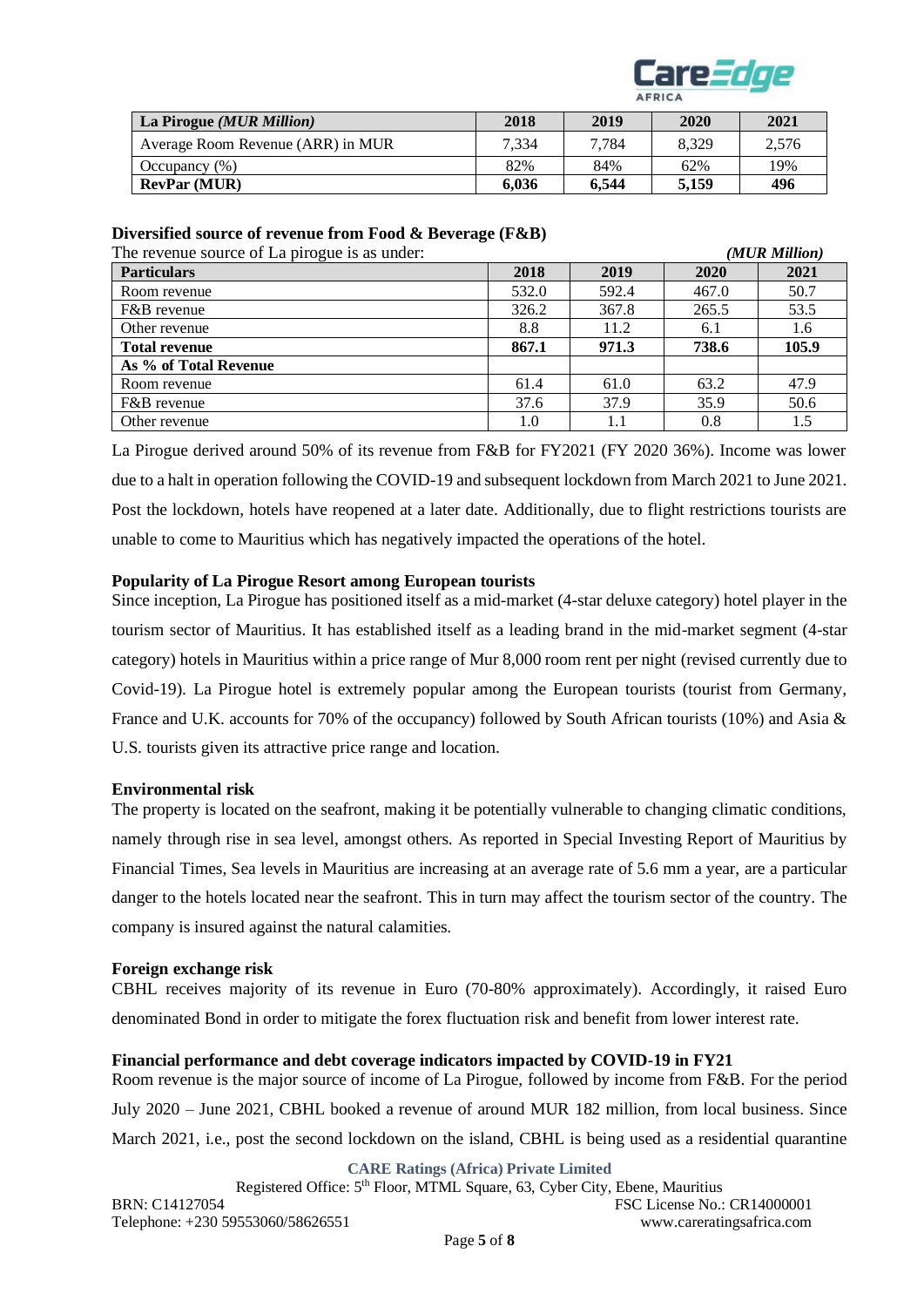

hotel for local people (affected with COVID-19). The hotel continued its operation as a quarantine hotel up to end August 2021. Post which the hotel switched to an in- resort operation.

Total revenue declined by 75% in FY21 over FY20, due to the COVID-19 pandemic with borders closed to tourists for much of the year and a second lockdown period during March-May 2021. Both EBITDA and PAT level also witnessed significant decline in FY21 over FY20 due to low accommodation. The company's focus over the last financial year was geared towards the optimization of food and beverages activities with local clients. Unfortunately, the level of revenue achieved was encouraging but insufficient to cover the operating expenses. The company was benefited from Government Wage Assistance Scheme. CBHL received funds from SUN Limited and utilized the same to finance its losses.

CBHL's total debt remained same at Euro 30 million. The debt value increase in MUR due to depreciation of MUR vis-à-vis Euro. CBHL receives 70-80% of its revenue in Euro and hence the impact of MUR depreciation is positive for the company, since the same will boost its profitability. Gearing was at 1.17x as on June 30, 2021.

### **Hotel Industry in Mauritius**

Mauritius has a relatively diversified economy with the tourism and hospitality industry being one of the main economic pillars. The country welcomed 1.3 million tourists in 2019 with a total tourism earnings of MUR 63, 107 million the same year. At the end of 2019, Mauritius had 112 hotels in operation with a total of 73% room occupancy rate.

#### **Impact of Covid-19 pandemic**

The tourism and hospitality industry has been facing severe hardship since the beginning of the COVID-19 pandemic, with reduced international travel, closure of borders and lockdown periods. Tourist arrivals decreased with only 308,908 arrivals in 2020 compared to 1.3 million in 2019.

In order to support the industry, Government of Mauritius introduced several measures to support economic operators across all sectors impacted by COVID-19. An amount of MUR 5 billion was earmarked to provide financial support at macroeconomic and cross sector level including tourism sector. A special relief fund of Mur 5 billion has been extended till June 2022 to economic operators at a discounted interest rate of 1.5% with 6 months moratorium on capital and interest repayment. Until December 2021, a special Wage assistance scheme was provided by the government of Mauritius, whereby Government provided a wage subsidy to Employers, to ensure that all employees are duly paid their salary. Following the outbreak of the Covid-19 pandemic, the national borders of Mauritius were closed twice (2020 and 2021) to control the propagation of the virus. In October 2021 Mauritius re-opened its borders to all vaccinated travellers and welcomed 170,000 tourists in the month of October -December 21.

### **Outlook on the tourism**

• MUR 420 million is being allocated to the Mauritius Tourism Ports Authority (MTPA) for the Promotion and destination marketing in France, Reunion, UK, Germany, Italy, South Africa and China*.* Several

**CARE Ratings (Africa) Private Limited**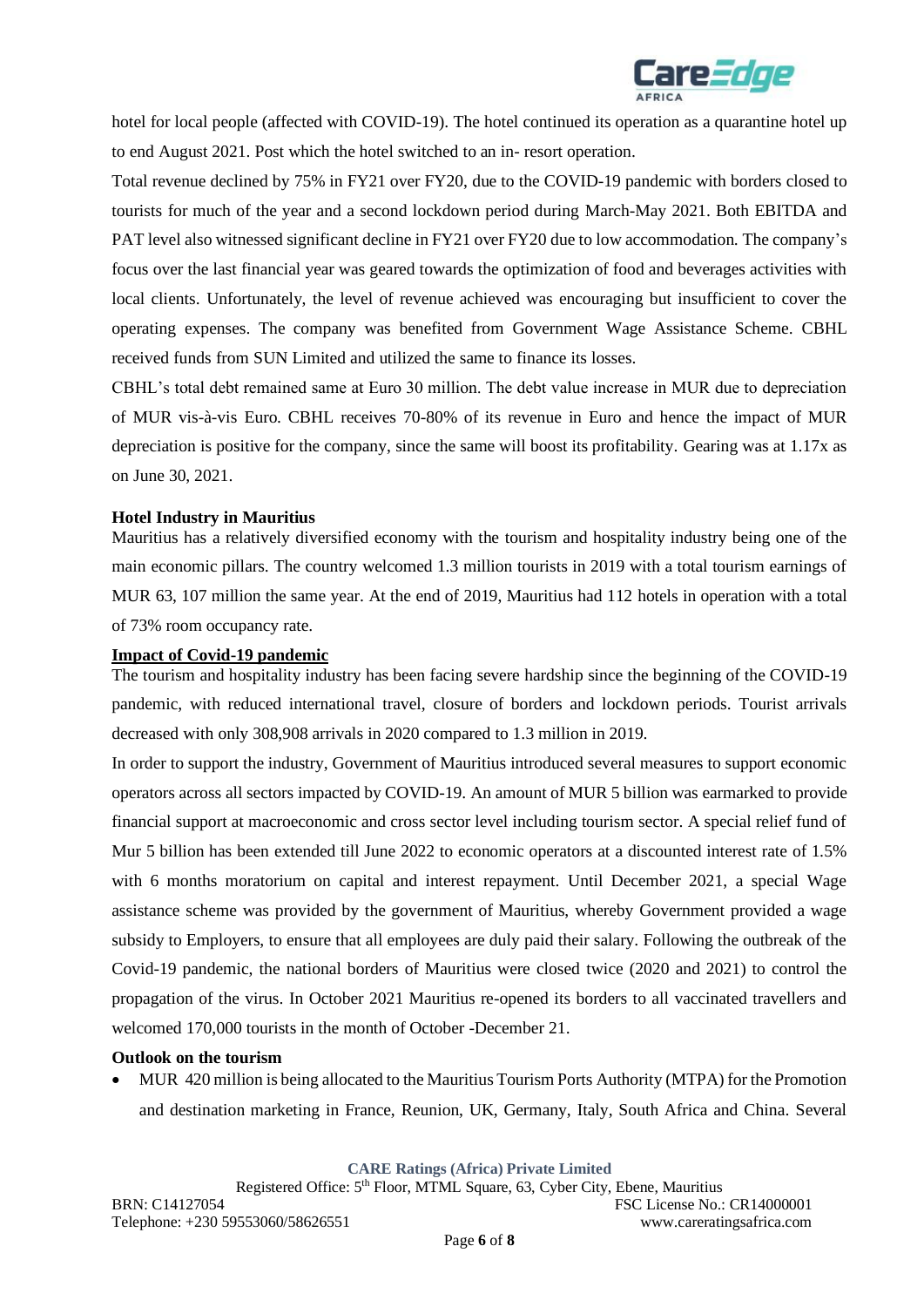

cultural tourism events are being organised locally and internationally and E-promotion through emarketing, online events and virtual road shows.

• Strong demand to travel to Mauritius is prompting Air Mauritius to increase its flights. Air Mauritius is operating a daily flight from Paris to Mauritius since November 2021 and three weekly flights to and from London, which is likely to increase to five weekly flights during Christmas and New Year period.

#### **Prospects**

La Pirogue's prospects depend upon ability to maintain the pre-Covid ARR and occupancy rate of its hotel post opening of the international borders and restoring the pre-covid business performance for the hotels. The rating is sensitive to any new debt funded acquisition  $\&$  renovations, higher than projected dividend payment and support to Sun Ltd and CIEL Ltd continuing to remain as the major shareholder.

| Financial Performance - City and Beach Hotels (Mauritius) Limited |                 |                 |           |  |
|-------------------------------------------------------------------|-----------------|-----------------|-----------|--|
| For the year ended as on                                          | <b>Jun-19</b>   | $Jun-20$        | $Jun-21$  |  |
|                                                                   |                 | <b>Audited</b>  |           |  |
| <b>Total Income</b>                                               | 979             | 766             | 182       |  |
| <b>EBIDTA</b>                                                     | 316             | 145             | (49)      |  |
| Depreciation                                                      | 41              | 42              | 44        |  |
| Interest                                                          | $\overline{32}$ | $\overline{37}$ | 41        |  |
| <b>PBT</b>                                                        | 243             | (66)            | (141)     |  |
| <b>PAT</b>                                                        | 202             | (77)            | (117)     |  |
| Gross Cash Accruals (GCA)                                         | 243             | (35)            | (73)      |  |
| Dividend paid/proposed                                            | 300             | $\Omega$        | $\Omega$  |  |
| Equity share capital                                              | 16              | 16              | 16        |  |
| Tangible Networth                                                 | 1,133           | 1,132           | 1,285     |  |
| Total debt                                                        | 510             | 1,332           | 1,505     |  |
| - Long term debt                                                  | 510             | 1,315           | 1,485     |  |
| - Short term debt                                                 | $\theta$        | 17              | 20        |  |
| Cash & Bank balances                                              | 10              | $\overline{3}$  | 21        |  |
| <b>Key Ratios</b>                                                 |                 |                 |           |  |
| EBIDTA / Total income                                             | 32.29           | 18.93           | <b>NM</b> |  |
| PAT / Total income                                                | 20.68           | <b>NM</b>       | <b>NM</b> |  |
| ROCE-operating (%)                                                | 15.06           | 4.50            | NM        |  |
| $RONW(\%)$                                                        | 17.81           | NM              | NM        |  |
| Long term debt equity ratio                                       | 0.45            | 1.16            | 1.16      |  |
| Overall gearing ratio                                             | 0.45            | 1.18            | 1.17      |  |
| Interest coverage (EBITDA/Interest)                               | 9.92            | 3.93            | <b>NM</b> |  |
| Total Debt/ EBITDA                                                | 1.61            | 9.19            | <b>NM</b> |  |
| Current ratio                                                     | 1.46            | 0.14            | 0.88      |  |
| Average collection period (days)                                  | 3.5             | 2.5             | 0.4       |  |
| Average inventory (days)                                          | 4.2             | 4.4             | 9.4       |  |
| Average creditors (days)                                          | 23.8            | 23.8            | 47.5      |  |
| Op. cycle (days)                                                  | (16.1)          | (16.9)          | (37.7)    |  |

*#NM – Not Meaningful*

### **Adjustments**

- 1. GCA is calculated as PAT+ Depreciation + deferred tax+ other non-cash expenditure.
- 2. Overall Gearing ratio is calculated as total debt (long and short-term debt)/Tangible Net worth.

**CARE Ratings (Africa) Private Limited**

Registered Office:  $5<sup>th</sup>$  Floor, MTML Square, 63, Cyber City, Ebene, Mauritius